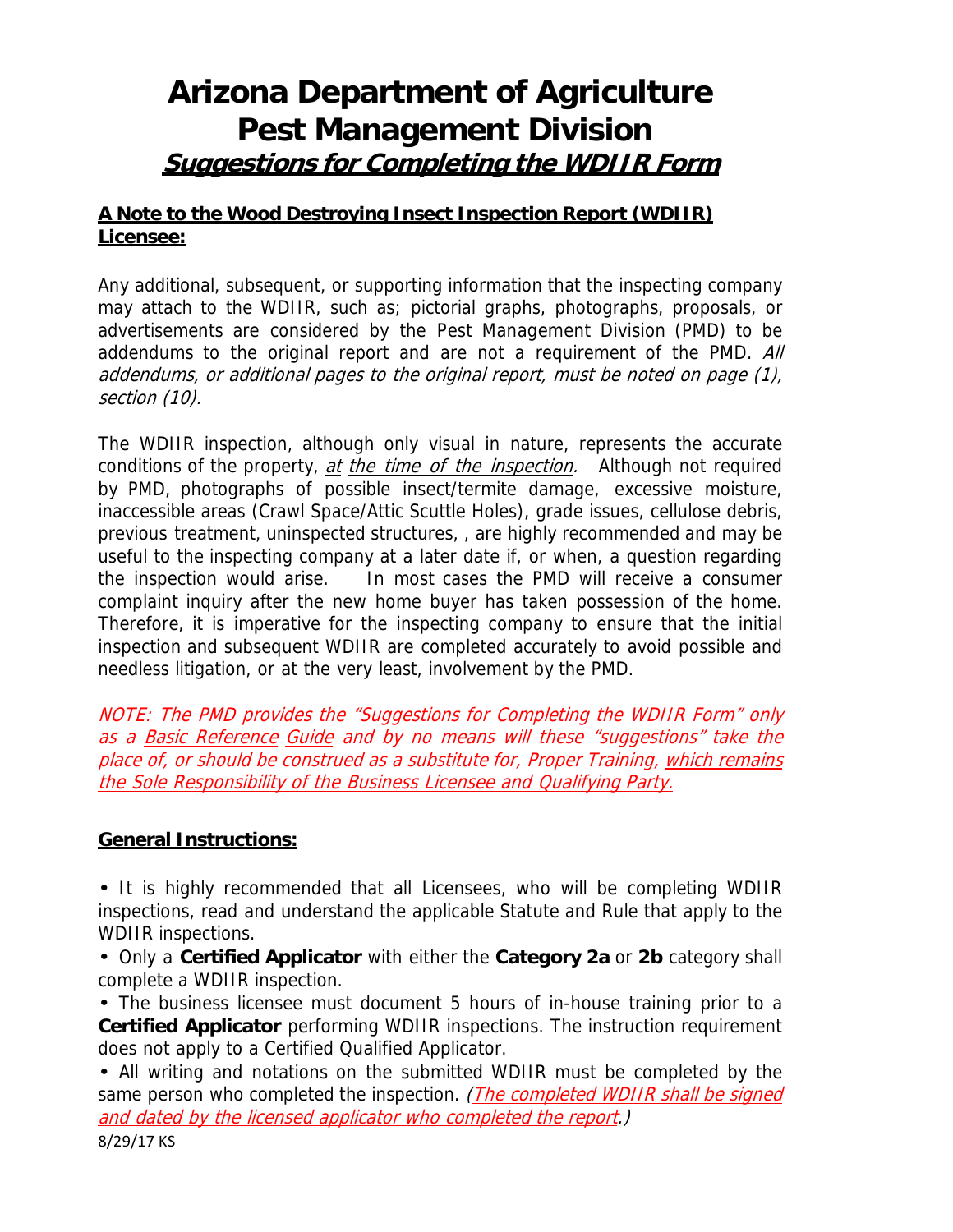• Both an Original and Supplemental WDIIR must be in the Business Licensee's office within (7) days of being completed.

• No WDIIR shall be completed by anyone who owns or occupies the property.

# **Pertinent Statutes and Rules that apply to WDIIR:**

- ・ A.R.S. § 3-3603 (A) (13)
- ・ A.R.S. § 3-3624 (B) (10 & 15)
- $\cdot$  A.R.S. § 3-3633 (A-E)
- ・ A.A.C. R3-8-101 "Supplemental wood-destroying insect inspection" "WDIIR"

"Wood-destroying insect inspection"

- ・ A.A.C. R3-8-307
- ・ A.A.C. R3-8-501 (E)
- ・ A.A.C. R3-8-503 (B) (9) & (C)

# **This statement appears below the Pest Management Division WDIIR letterhead and is intended specifically for the Purchaser/Agent:**

**THIS IS NOT A STRUCTURAL DAMAGE, FUNGI/MOLD REPORT, OR A WARRANTY AS TO THE ABSENCE OF WOOD-DESTROYING INSECTS. CONSIDER ASSESSMENT BY A LICENSED STRUCTURAL CONTRACTOR OR FUNGI/MOLD INSPECTOR FOR ANY STRUCTURAL DAMAGE OR FUNGI/MOLD CONCERN.** 

# **Date of Inspection:**

The date the inspection is completed.

# **Section 1:**

A. If the VA/HUD/FHA CASE NUMBER is available, then enter it in this box.

B. The **Inspector** must mark either Original or Supplemental report. "Supplemental wood-destroying insect inspection" means a re-examination made by an applicator of the business licensee that conducted a previous wood-destroying insect inspection and within 30 days of the previous examination to determine whether corrective treatment has been performed or conditions conducive to wooddestroying insects have been corrected. (Refer to Section 2. (7) and A.A.C. R3-8- 101)

D. The Inspector must ensure the WDIIR NUMBER is recorded in this box.

8/29/17 KS E. The WDIIR Termite Action Report Form (TARF) Number must be placed here by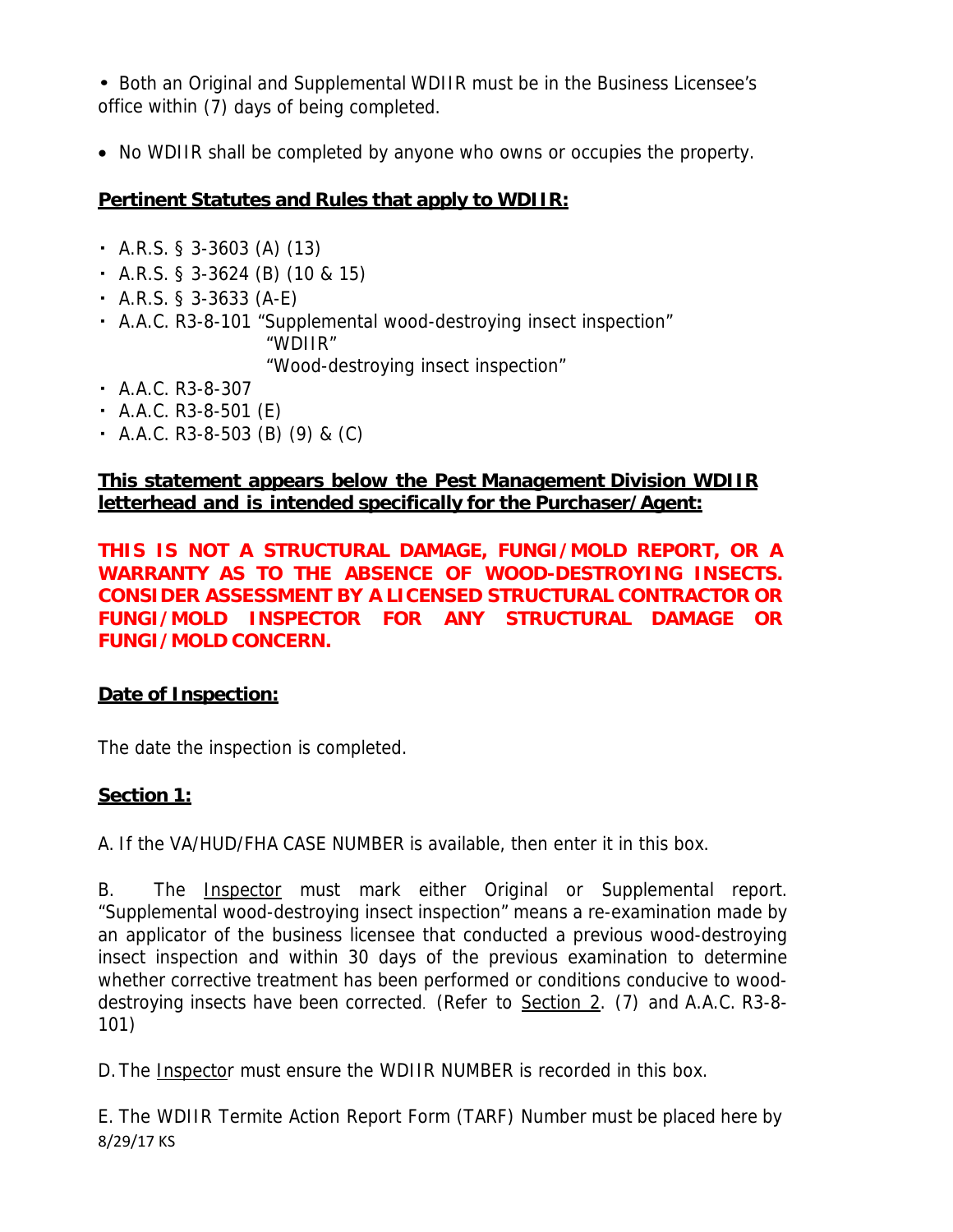#### the business licensee

## **Section 2:**

The following instructions are for an applicator certified in the category of wooddestroying organism management, who works under the direct employment of a business license and who has received the training required under A.R.S. § 3-3633(A) READ CARFULLY.

## **Section 3: PMD allows this section to be preprinted per R3-8-501 (E) (a)**

A. Name of the inspecting company as registered with the PMD

B. Address of the inspecting company as registered with the PMD

C. Phone number of the inspecting company as registered with the PMD

#### **Section 4: PMD allows this section to be preprinted per R3-8-501 (E) (a)**

The inspecting company's Business License number must be listed.

#### **Section 5: (Must be completed)**

A. The inspector must enter the name of the **actual property owner or seller at the time of inspection**. (Information can be obtained from the County Assessor's office).

B. The inspector must enter **the actual physical address of the property**  *inspected*. There must be one (1) WDIIR completed per individual property address.

(Note: If there are multiple addresses for a single property, as seen in a multifamily structure, then there will need to be a WDIIR completed for each address. Each WDIIR must be TARFed separately.

#### **Section 6:**

A. The Inspector must list all inspected structures on the property. The structures might include out buildings such as well houses, detached sheds, garages, kennels and other such buildings. All structures should be listed no matter what they are constructed of.

B. If there are structures on the property that **will not or cannot be inspected**, they must be listed here. The structures might include out buildings such as well houses, detached sheds, garages, kennels and other such buildings. All structures must be listed no matter what they are constructed of. Additionally, **the reason** why the structures were not inspected must be listed in the Pest Control Inspector's

8/29/17 KS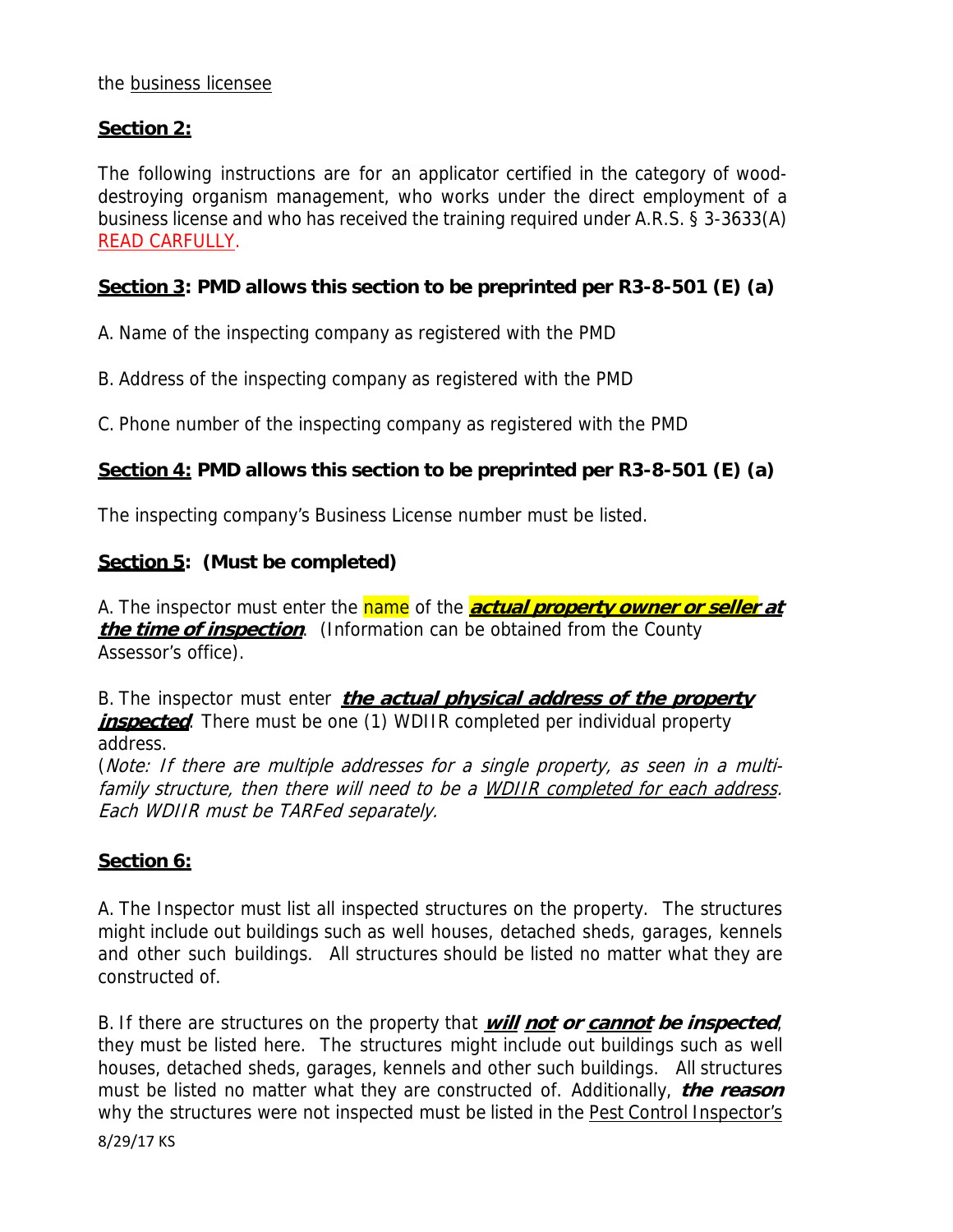Additional Comments section at the bottom of page (2).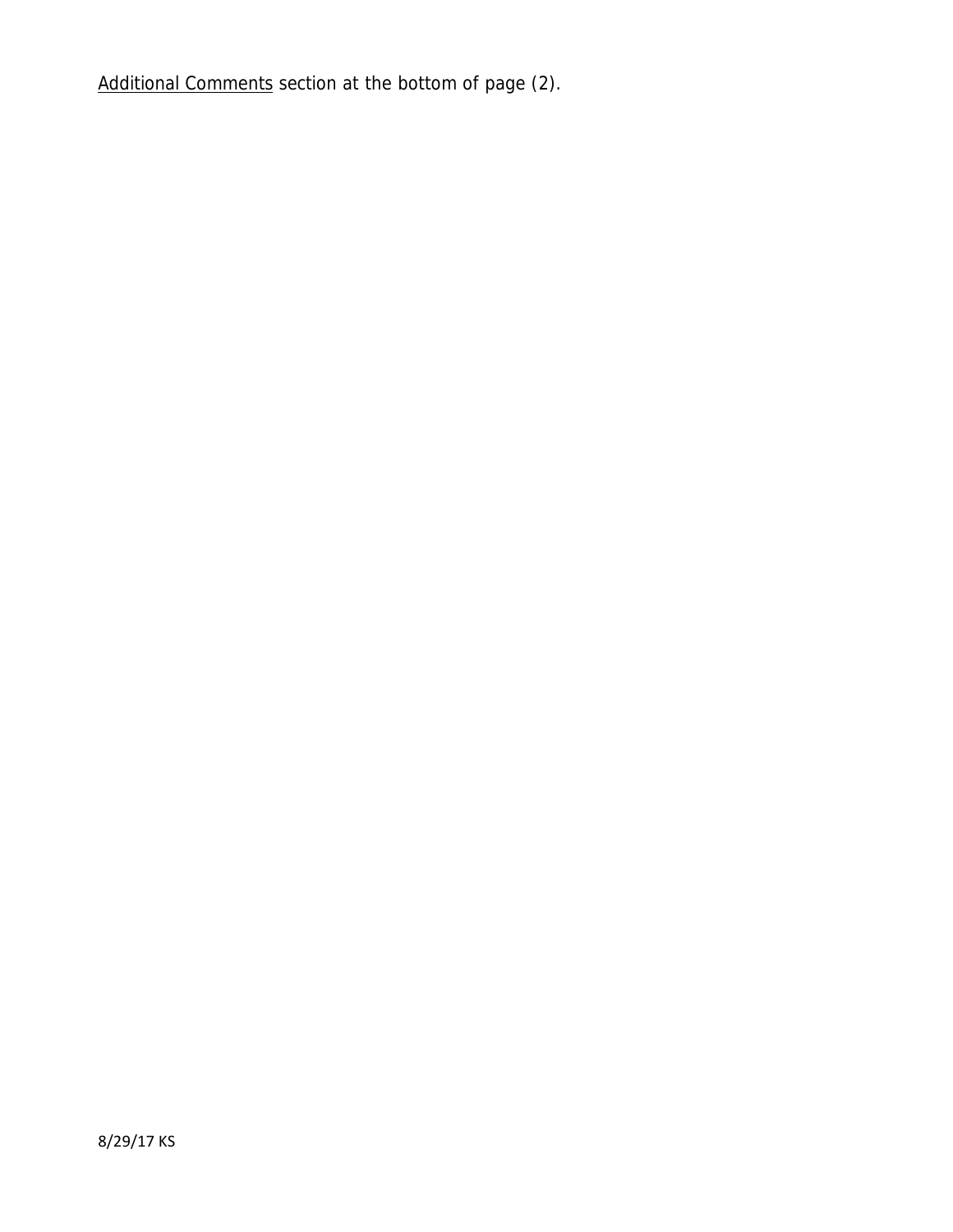# **Section 7:**

Inaccessible areas (including all inspectable out buildings), not already noted in Section 2 (2), shall be filled in here. List all areas of each inspected structure that are not inspected. The structures may also be listed in Section 19 on page (2) and should be notated on the Graph on page (3). (Note: The Inspector may reference Section 2 (2) for the clarity of the Purchaser.)

#### **Section 8:**

#### **More than one box may be marked in this section. Either the A or B box must always be marked depending on the inspection results**

Box A will need to be marked even if the observed evidence is deemed from past activity such as; tube stains, fecal pellets, body parts, termite, or wood boring insect damage. List the type of insect responsible for the evidence.

Box B will need to be marked if no Wood Destroying Insects, or evidence of Wood Destroying Insects, is observed.

Box C will be marked if treatment is provided, according to what the inspector noted in Section 8 (A), then as noted in Section 2 (5), the information will be written here, in Section 10, and in Section 20 on page (2).

Box D. **Only insect damage** observed at the time of the inspection, even if the property is under warranty, may be listed here. Additionally, the damage must be notated on the graph and graph Legend on page 3. **Insect damage is not limited to termites**, but may also be from carpenter ants, carpenter bees, wood destroying beetles, etc… [This is a representative list only and is not exclusive].

(Note- If the Inspector and/or Inspecting Company believes Dry Rot should be noted, **do not** list it here (**Dry Rot is caused by Excessive Moisture**). It should be notated in the Pest Control Inspector's Additional Comments section, at the bottom of page 2.)

Box E. should be marked when evidence consistent with a treatment is observed, and should reflect what the evidence consists of. This information will also need to be noted in Section 20.

## **Section 9:**

Box A. If the business licensee will correct or has corrected the damage, then this box must be marked. Note: damage corrected is for actual wood destroying insect damage not that a treatment was performed.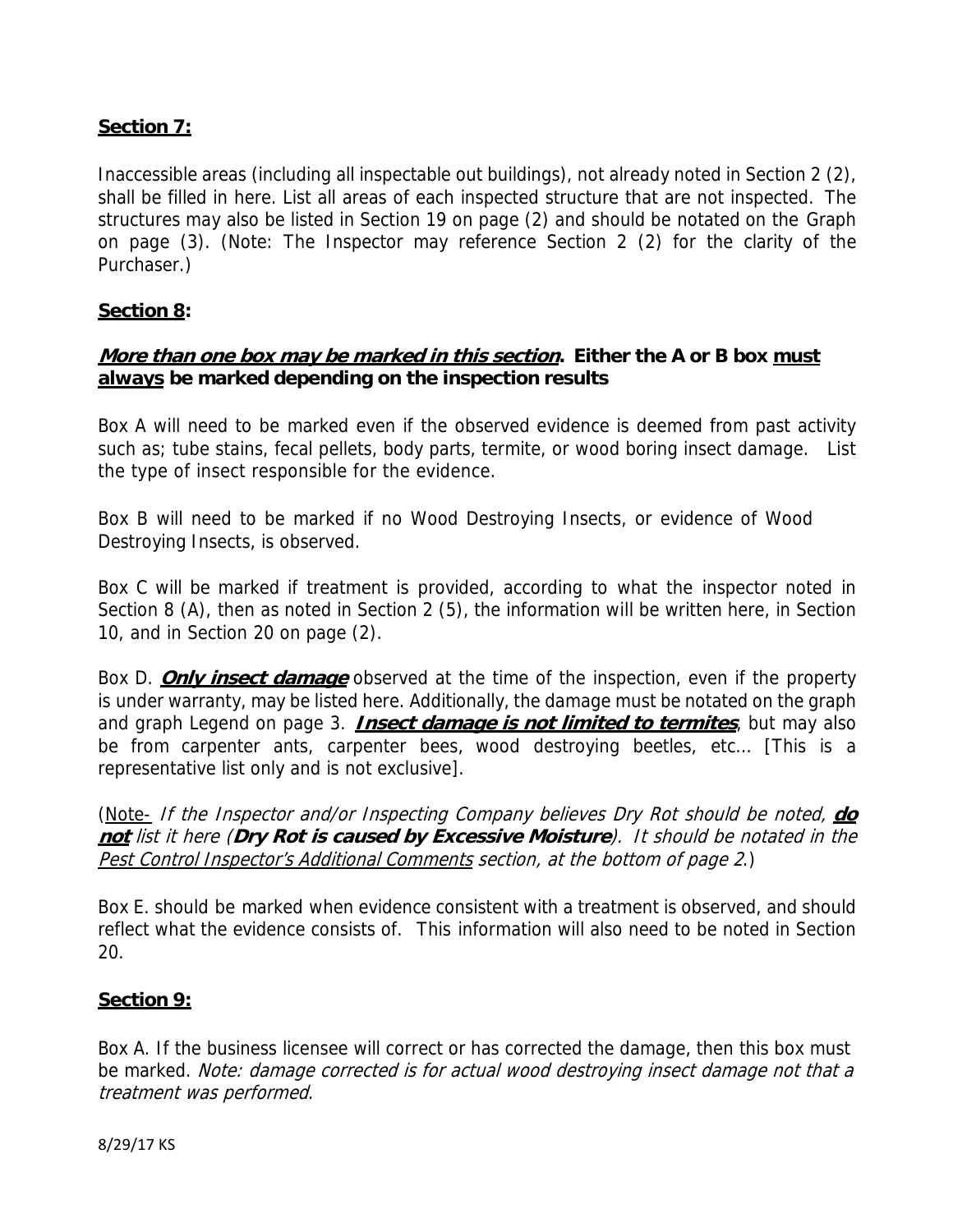Box B. If the licensee will not correct the damage, then this box must be marked.

#### **Section 10:**

This section is to be used for additional comments as noted under Section 2 (5), *proper* control measures, and/or list any addendums or attachments.

#### **Section 11:**

This is the **Inspectors Statement** section. By signing, the WDIIR the Inspector is attesting to items (A) through (E). The WDIIR Inspector is strongly encouraged to READ ITEMS (A) THROUGH (E) CAREFULLY.

#### **Section 12:**

A. Only the individual making the inspection shall sign the report either by hand or with an electronic signature and shall not use a stamp or allow another individual to affix the signature. A.A.C.  $R3-8-501(E)$  (p)

B. Only the individual making the inspection shall place their PMD license number here.

C. The date shall reflect the date the WDIIR inspection was completed.

## **Section 13 and Section 14:**

This area should be signed and dated by the Purchaser of the property. **(The PMD highly recommends that the Inspecting Company have the Purchaser, or the "Person" who ordered the report, sign this area.)**

#### **Top of Page (2) Address Section:**

This must contain the seller's name and property address as noted in Section 5. The date must match the page 1, upper right side inspection date.

#### **Status of Property Section:**

Mark the pertinent box(s) as to the status of the property at the time of the inspection. **More than one (1) box may be applicable.**

## **Section 15:**

Earth-to-wood contact, which involves wood that is part of a structure or that is attached to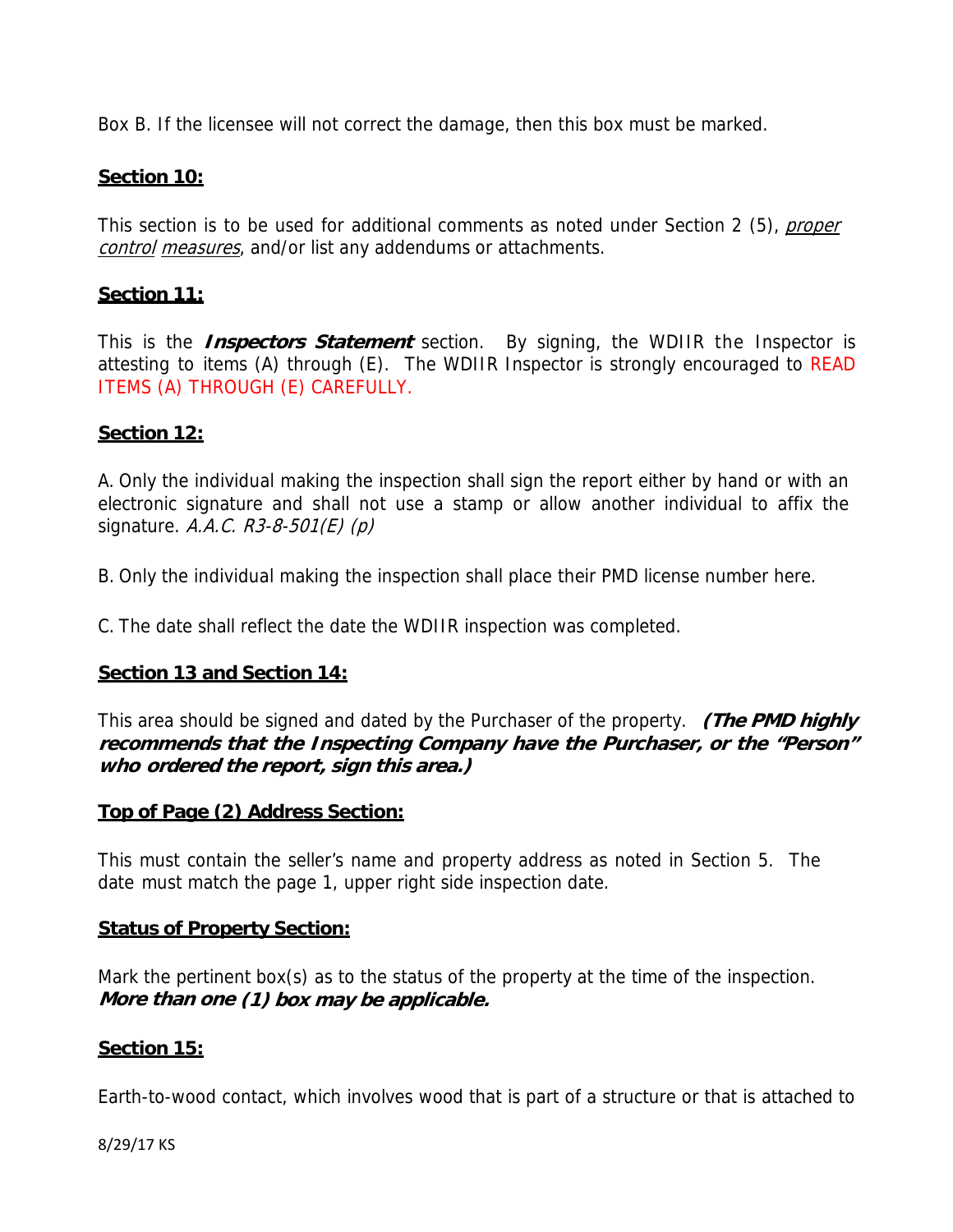or securely abuts the structure and is in contact with the ground. Examples could be but are not limited to:

- Wood Fences
- Concrete form boards
- Porch structures
- Trellises
- Plantings or planters
- Trees or branches abutting structure

# **Section 16:**

Excessive cellulose debris is when it can be raked up into at least 1 cubic foot, or stumps and/or wood imbedded in the footing of the structure is in contact with the earth, or firewood or lumber piled within 6 inches of the structure. Examples could be but are not limited to:

- Dead branches or bark
- Roots growing into the foundation (dead plants)
- Boxes
- Pallets

# **Section 17:**

"Faulty grade" means the top of the foundation is even with or below the adjacent earth. The existing earth level shall be considered grade. Specific exceptions are basement construction and sunken room construction when the surrounding foundation is at least 3 inches above the exterior grade level. (A.A.C. R3-8-101)

Faulty grade level. If a structure contains a slab or floor that is at or below grade, the existing earth level is considered grade level. All faulty grades are based upon exterior grade. Examples could be but are not limited to:

- Slope surface water drains towards or stands next to the foundation
- Wood siding or stucco is at or below exterior grade level
- Floor joists in crawl spaces with less than 24 inches of clearance
- Raised planters above exterior grade and against house

(A clear air gap between planters and house allowable to avoid faulty grade)

## **Section 18:**

Excessive moisture or evidence of a moisture condition in or around a structure. **This would also include moisture sources, which are not currently moist**. Examples could be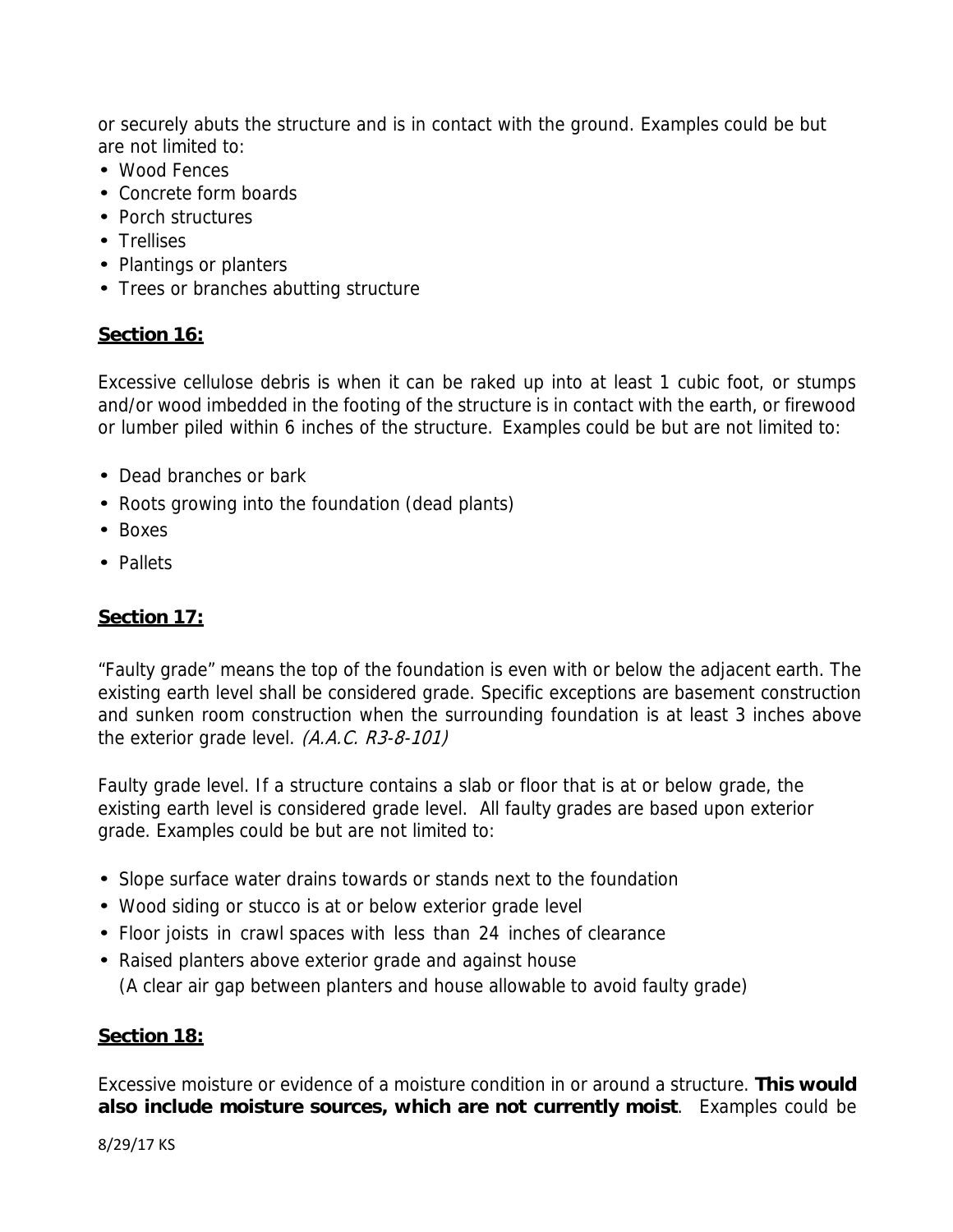but are not limited to:

- Efflorescence (salt deposits from water movement through block or concrete foundations)
- Moss growing on or next to house
- Moisture from HVAC drains (Heating Ventilation Air Conditioners)
- Water stains
	- Dark stains or discolorations
	- Attics, eves, rain gutters draining onto siding
	- On surfaces of interior walls, ceilings, plumbing traps
	- Crawl spaces
- Inadequate ventilation
	- **Attics-**
	- **Crawls-**
	- **Bathrooms-**

# **Section 19:**

Inaccessible sub-area such as an area with less than 24 inches of clear space between the bottom of a floor joist and grade level. Other than the items already noted in Section 2 (2), additional inaccessible areas from Section 7 must be noted here and on the Graph and Graph Legend of page 3.

## **Section 20:**

Evidence of previous treatment or concrete patching must be marked both in Section 8 (E) and either By Another Company or By the Inspecting Company must be notated. The business licensee (A.A.C. R3-8-503(C)) shall record the following information if the property is under warranty on the WDIIR:

- **Account Number**
- **Target Pest**
- Date of initial treatment
- Date of warranty expiration and
- The TARF number of each TARF completed regarding the property after the WDIIR is completed

## **Pest Control Inspector's Additional Comments Section:**

As noted previously in these "suggestions", this section is utilized for any additional comments the WDIIR Inspector believes pertinent to the inspection and **that the Purchaser may**